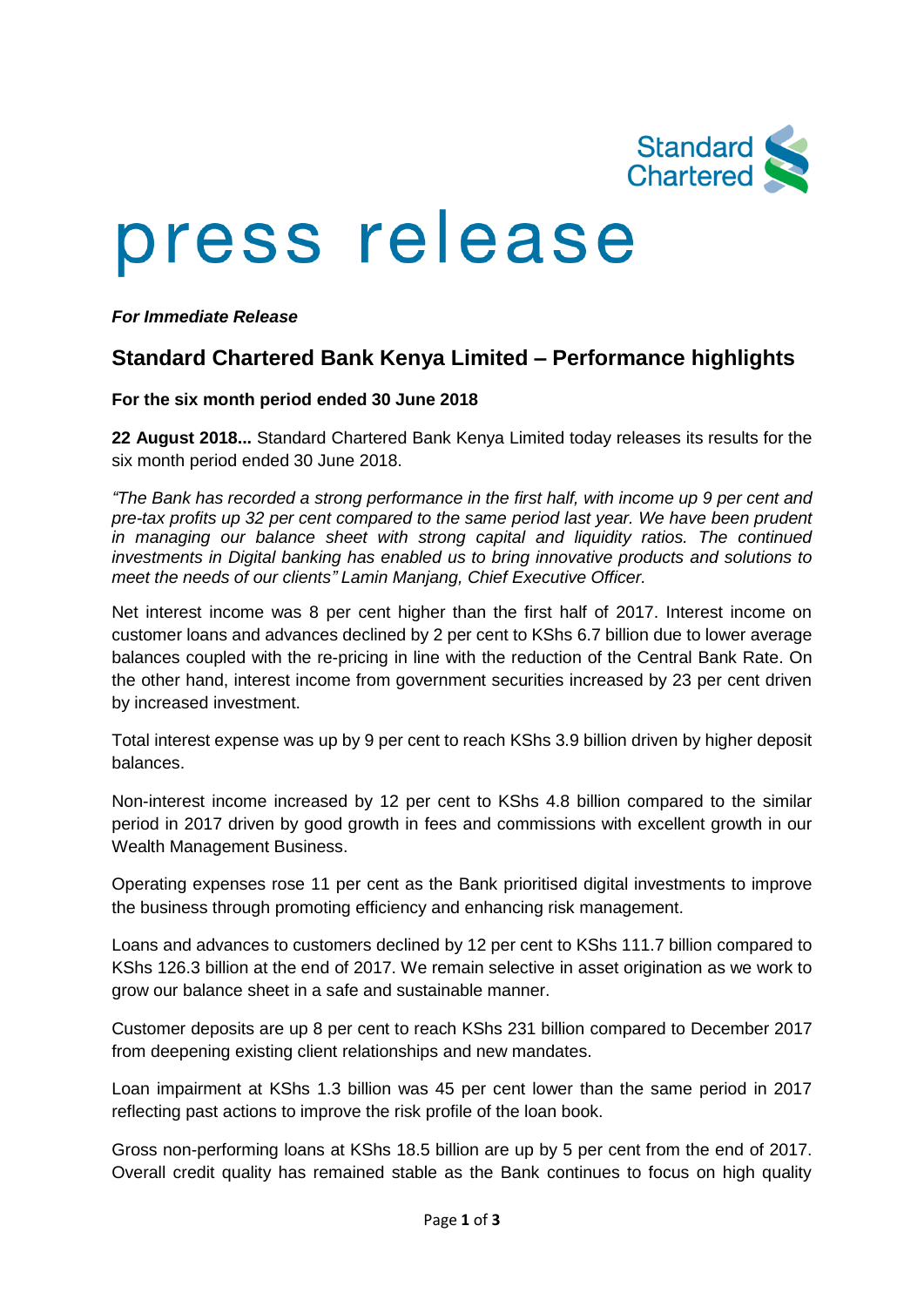origination. The cover ratio of 75 per cent remains above the industry average of 34.5 per cent.

The capital and liquidity positions remain strong with all metrics above regulatory thresholds.

- The total capital ratio is at 18.6 per cent with a prudent surplus to regulatory requirements; and
- We are a deposit funded bank with a liquidity ratio at 71.3 per cent.

We continue to preserve strong capital and liquidity ratios, whilst further improving the quality of our balance sheet.

The Group continues to invest in far-reaching changes to transform the overall Group's response to financial crime, both internally as well as in partnership with key stakeholders globally. These changes are also taking place in our business here in Kenya.

During the period, we re-launched our Brand: We remain committed to our Brand Promise – Here for good and we re-affirmed this commitment with a brand campaign premised on the belief that ''Good enough will never change the world''. As a Bank, we will never settle for good enough nor will we stop striving to make things better for all our stakeholders, including our investors, our clients, colleagues and communities.

### **Summary**

The combination of favourable macroeconomic conditions relative to 2017 and our efforts to improve the quality of the customer asset book delivered a year-on-year improvement in operating income as we continue to pursue sustainable growth for the long-term.

As we look forward to the second half, we expect the favorable macroeconomic conditions to prevail and we see this presenting opportunities for us.

## **- ENDS-**

For more information or interview opportunities, please contact:

Tom Indimuli,

External Communications

Mobile: +254772066592

Email: Tom.Indimu[li@sc.com](mailto:wasim.benkhadra@sc.com)